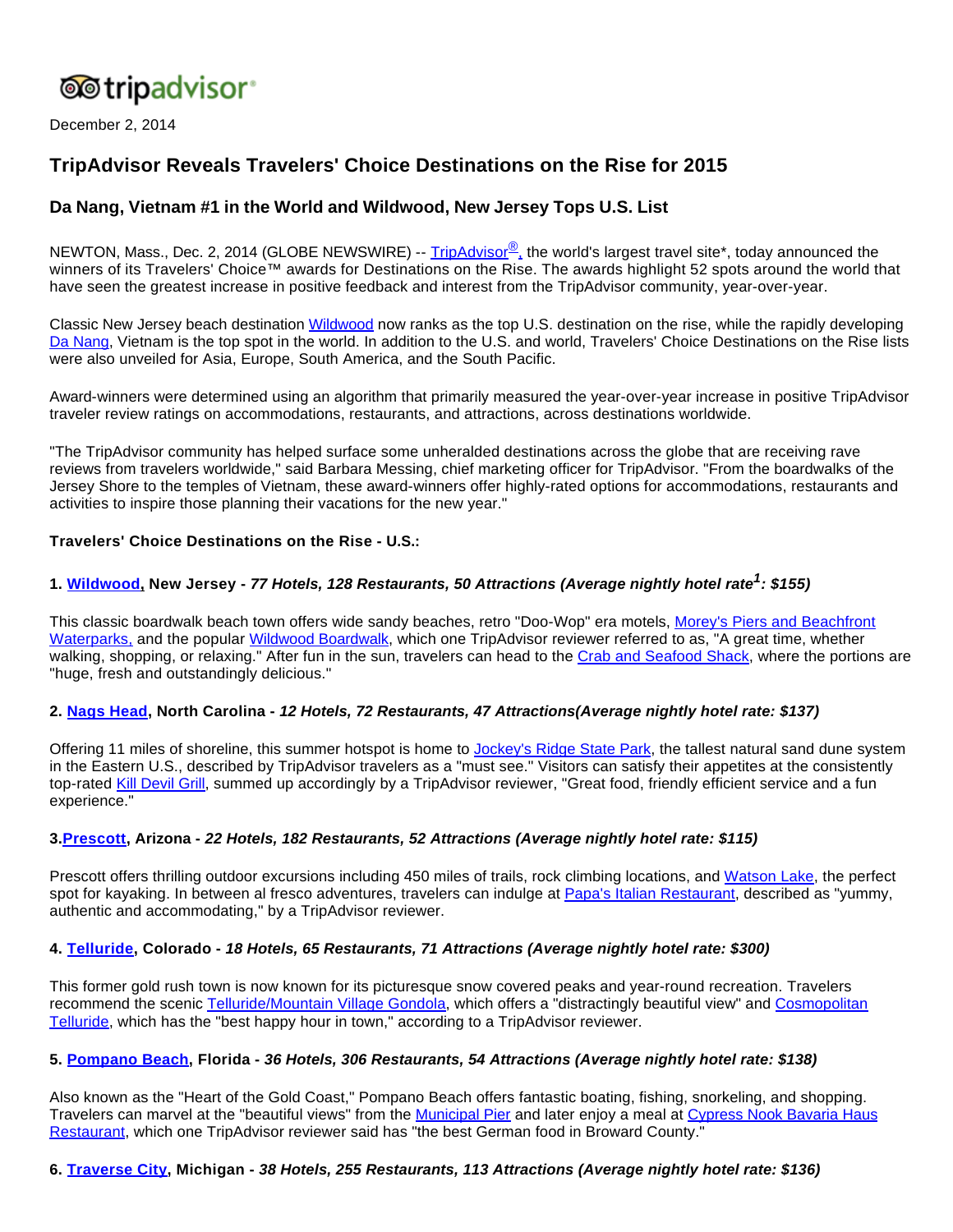Situated along Lake Michigan, this outdoor adventure hub is known for its cuisine and culture. Described as "a fun and pretty spot for families," [Clinch Park](http://www.globenewswire.com/newsroom/ctr?d=10110464&l=17&a=Clinch%20Park&u=http%3A%2F%2Fwww.tripadvisor.com%2FAttraction_Review-g42758-d144455-Reviews-or10-Clinch_Park-Traverse_City_Grand_Traverse_County_Michigan.html%23REVIEWS) has impressed TripAdvisor travelers with its beach and stunning views. Visitors also rave about the Asian-inspired fare at [Red Ginger,](http://www.globenewswire.com/newsroom/ctr?d=10110464&l=17&a=Red%20Ginger&u=http%3A%2F%2Fwww.tripadvisor.com%2FRestaurant_Review-g42758-d1048603-Reviews-or20-Red_Ginger-Traverse_City_Grand_Traverse_County_Michigan.html%23REVIEWS) "one of the leaders in fine cuisine for Traverse City," according to a TripAdvisor reviewer.

# **7. [Avalon \(Catalina Island\),](http://www.globenewswire.com/newsroom/ctr?d=10110464&l=18&a=Avalon%20%28Catalina%20Island%29&u=http%3A%2F%2Fwww.tripadvisor.com%2FTourism-g29121-Avalon_Catalina_Island_California-Vacations.html) California - 20 Hotels, 46 Restaurants, 78 Attractions (Average nightly hotel rate: \$178)**

This quaint island community offers endless fun and adventure. TripAdvisor travelers enjoy hiking in the Catalina hills and taking in the sights at [Descanso Beach,](http://www.globenewswire.com/newsroom/ctr?d=10110464&l=19&a=Descanso%20Beach&u=http%3A%2F%2Fwww.tripadvisor.com%2FAttraction_Review-g29121-d652940-Reviews-Descanso_Beach-Avalon_Catalina_Island_California.html) "a wonderful place to sit and enjoy the seaside." Guests can also peruse the shops and restaurants including [Steve's Steakhouse](http://www.globenewswire.com/newsroom/ctr?d=10110464&l=19&a=Steve%27s%20Steakhouse&u=http%3A%2F%2Fwww.tripadvisor.com%2FRestaurant_Review-g29121-d518873-Reviews-Steve_s_Steakhouse-Avalon_Catalina_Island_California.html), where the "service, food and drinks are amazing," noted one TripAdvisor reviewer.

# **8. [Waikoloa,](http://www.globenewswire.com/newsroom/ctr?d=10110464&l=20&a=Waikoloa&u=http%3A%2F%2Fwww.tripadvisor.com%2FTourism-g60608-Waikoloa_Kohala_Coast_Island_of_Hawaii_Hawaii-Vacations.html) Hawaii - 5 Hotels, 55 Restaurants, 42 Attractions(Average nightly hotel rate: \$322)**

Located on the Big Island, this Hawaiian village is rich in history and culture. Travelers can experience an authentic luau or explore the cerulean shoreline and its abundant wildlife with [AdventureXRafting](http://www.globenewswire.com/newsroom/ctr?d=10110464&l=21&a=AdventureXRafting&u=http%3A%2F%2Fwww.tripadvisor.com%2FAttraction_Review-g60608-d2085102-Reviews-AdventureXRafting-Waikoloa_Kohala_Coast_Island_of_Hawaii_Hawaii.html). TripAdvisor reviewers recommend "a quick lunch on the beach" at [Napua at Mauna Lani Beach Club](http://www.globenewswire.com/newsroom/ctr?d=10110464&l=21&a=Napua%20at%20Mauna%20Lani%20Beach%20Club&u=http%3A%2F%2Fwww.tripadvisor.com%2FRestaurant_Review-g60608-d2017349-Reviews-Napua_at_Mauna_Lani_Beach_Club-Waikoloa_Kohala_Coast_Island_of_Hawaii_Hawaii.html), which serves fresh seafood and coconut cake that is "to-die-for."

# **9. [Knoxville,](http://www.globenewswire.com/newsroom/ctr?d=10110464&l=22&a=Knoxville&u=http%3A%2F%2Fwww.tripadvisor.com%2FTourism-g55138-Knoxville_Tennessee-Vacations.html) Tennessee - 88 Hotels, 957 Restaurants, 109 Attractions(Average nightly hotel rate: \$97)**

This historic city, located at the foothills of the Great Smoky Mountains, surrounds its guests with Southern hospitality. Travelers can discover the charming shops and eateries in [Market Square](http://www.globenewswire.com/newsroom/ctr?d=10110464&l=23&a=Market%20Square&u=http%3A%2F%2Fwww.tripadvisor.com%2FAttraction_Review-g55138-d284327-Reviews-Market_Square-Knoxville_Tennessee.html) and later indulge in mouthwatering comfort fare at [Connors Steak & Seafood.](http://www.globenewswire.com/newsroom/ctr?d=10110464&l=23&a=Connors%20Steak%20%26%20Seafood&u=http%3A%2F%2Fwww.tripadvisor.com%2FRestaurant_Review-g55138-d594071-Reviews-Connors_Steak_Seafood-Knoxville_Tennessee.html) One TripAdvisor reviewer noted the lobster crab bisque at Connors is "the best they ever had."

# **10. [Gulf Shores](http://www.globenewswire.com/newsroom/ctr?d=10110464&l=24&a=Gulf%20Shores&u=http%3A%2F%2Fwww.tripadvisor.com%2FTourism-g30582-Gulf_Shores_Alabama-Vacations.html), Alabama - 23 Hotels, 133 Restaurants, 43 Attractions (Average nightly hotel rate: \$144)**

Offering a host of attractions including miles of soft sand and crystal clear water, Gulf Shores is the perfect place to unwind. A TripAdvisor reviewer commented on [Gulf State Park n](http://www.globenewswire.com/newsroom/ctr?d=10110464&l=25&a=Gulf%20State%20Park%20&u=http%3A%2F%2Fwww.tripadvisor.com%2FAttraction_Review-g30582-d143881-Reviews-or10-Gulf_State_Park-Gulf_Shores_Alabama.html%23REVIEWS)oting, "The sand was so sugary white, it was absolutely beautiful." Travelers suggest having dinner at the [Sassy Bass Amazin' Grill,](http://www.globenewswire.com/newsroom/ctr?d=10110464&l=25&a=Sassy%20Bass%20Amazin%27%20Grill&u=http%3A%2F%2Fwww.tripadvisor.com%2FRestaurant_Review-g30582-d4025355-Reviews-Sassy_Bass_Amazin_Grill-Gulf_Shores_Alabama.html) "a fun place with a band and lively atmosphere."

# **Travelers' Choice Destinations on the Rise - World:**

- 1. [Da Nang,](http://www.globenewswire.com/newsroom/ctr?d=10110464&l=26&a=Da%20Nang&u=http%3A%2F%2Fwww.tripadvisor.com%2FTourism-g298085-Da_Nang_Quang_Nam_Province-Vacations.html) Vietnam **-** 122 Hotels, 203 Restaurants, 74 Attractions
- 2. [Sihanoukville](http://www.globenewswire.com/newsroom/ctr?d=10110464&l=26&a=Sihanoukville&u=http%3A%2F%2Fwww.tripadvisor.com%2FTourism-g325573-Sihanoukville_Sihanoukville_Province-Vacations.html), Cambodia 53 Hotels, 200 Restaurants, 62 Attractions
- 3. [Limassol,](http://www.globenewswire.com/newsroom/ctr?d=10110464&l=26&a=Limassol&u=http%3A%2F%2Fwww.tripadvisor.com%2FTourism-g190382-Limassol_Limassol_District-Vacations.html) Cyprus 60 Hotels, 340 Restaurants, 83 Attractions
- 4. [Ao Nang](http://www.globenewswire.com/newsroom/ctr?d=10110464&l=26&a=Ao%20Nang&u=http%3A%2F%2Fwww.tripadvisor.com%2FTourism-g1507054-Ao_Nang_Krabi_Town_Krabi_Province-Vacations.html), Thailand 87 Hotels, 157 Restaurants, 78 Attractions
- 5. [Bodrum City](http://www.globenewswire.com/newsroom/ctr?d=10110464&l=26&a=Bodrum%20City&u=http%3A%2F%2Fwww.tripadvisor.com%2FTourism-g298658-Bodrum_City_Bodrum_Mugla_Province_Turkish_Aegean_Coast-Vacations.html), Turkey 115 Hotels, 384 Restaurants, 101 Attractions
- 6. [Naha,](http://www.globenewswire.com/newsroom/ctr?d=10110464&l=26&a=Naha&u=http%3A%2F%2Fwww.tripadvisor.com%2FTourism-g298224-Naha_Okinawa_Prefecture_Kyushu_Okinawa-Vacations.html) Japan 102 Hotels, 1,074 Restaurants, 82 Attractions
- 7. [Hurghada,](http://www.globenewswire.com/newsroom/ctr?d=10110464&l=26&a=Hurghada&u=http%3A%2F%2Fwww.tripadvisor.com%2FTourism-g297549-Hurghada_Red_Sea_and_Sinai-Vacations.html) Egypt 182 Hotels, 230 Restaurants, 162 Attractions
- 8. [Kazan,](http://www.globenewswire.com/newsroom/ctr?d=10110464&l=26&a=Kazan&u=http%3A%2F%2Fwww.tripadvisor.com%2FTourism-g298520-Kazan_Republic_of_Tatarstan_Volga_District-Vacations.html) Russia 44 Hotels, 1,085 Restaurants, 216 Attractions
- 9. [Manaus](http://www.globenewswire.com/newsroom/ctr?d=10110464&l=26&a=Manaus&u=http%3A%2F%2Fwww.tripadvisor.com%2FTourism-g303235-Manaus_Amazon_River_State_of_Amazonas-Vacations.html), Brazil 40 Hotels, 936 Restaurants, 141 Attractions
- 10. [Eilat](http://www.globenewswire.com/newsroom/ctr?d=10110464&l=26&a=Eilat&u=http%3A%2F%2Fwww.tripadvisor.com%2FTourism-g293980-Eilat_Southern_District-Vacations.html), Israel 65 Hotels, 91 Restaurants, 65 Attractions

For the complete list of Destinations on the Rise award**-**winners, as well as reviews and candid traveler photos, go to: [www.tripadvisor.com/TravelersChoice-DestinationsontheRise.](http://www.globenewswire.com/newsroom/ctr?d=10110464&l=27&a=www.tripadvisor.com%2FTravelersChoice-DestinationsontheRise&u=http%3A%2F%2Fwww.tripadvisor.com%2FTravelersChoice-DestinationsontheRise)

# **<sup>1</sup>Notes to editors:**

Hotel prices shown reflect the average nightly rate of hotels found on TripAdvisor within each award-winning destination. Pricing information was sourced from TripAdvisor booking data and represents prices offered from January 1, 2014-December 31, 2014.

# **About TripAdvisor**

TripAdvisor<sup>®</sup> is the world's largest travel site\*, enabling travelers to plan and have the perfect trip. TripAdvisor offers trusted advice from real travelers and a wide variety of travel choices and planning features with seamless links to booking tools. TripAdvisor branded sites make up the largest travel community in the world, reaching 315 million unique monthly visitors\*\*, and more than 190 million reviews and opinions covering more than 4.4 million accommodations, restaurants and attractions. The sites operate in 45 countries worldwide, including China under [daodao.com.](http://www.globenewswire.com/newsroom/ctr?d=10110464&l=31&a=daodao.com&u=http%3A%2F%2Fwww.daodao.com%2F) TripAdvisor also includes TripAdvisor for Business, a dedicated division that provides the tourism industry access to millions of monthly TripAdvisor visitors.